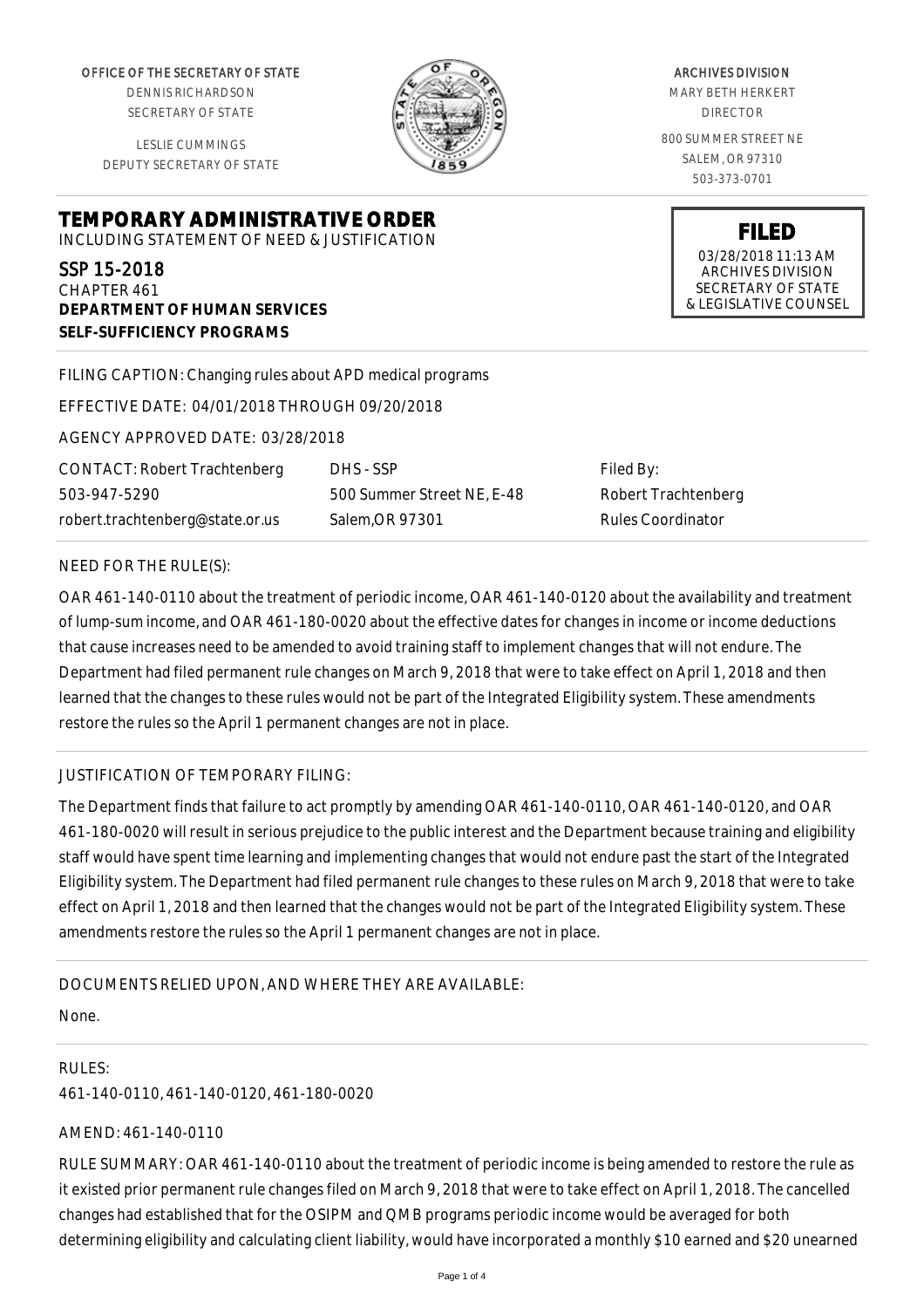exclusion of combined periodic and lump-sum income, and would have provided clearer direction on prospective budgeting. The intended changes are not going to be part of the Integrated Eligibility system so this amendment avoids training staff in changes that will not endure.

CHANGES TO RULE:

461-140-0110 Treatment of Periodic Income ¶

(1) In the SNAP and TANF programs, for a filing group (see OAR 461-110-0330 and 461-110-0370) that includes at least one member who is working under a TANF JOBS Plus agreement, periodic income (see OAR 461-001- 0000) is excluded.¶

(2) In the REF, SNAP, and TANF programs, for filing groups not covered under section (1) of this rule, periodic income is averaged over the applicable period.¶

(3) In the ERDC program, periodic income is averaged over the applicable period.¶

(4) In the OSIP-EPD and OSIPM-EPD programs, all periodic income received during a certification period (see OAR 461-001-0000)in the 12 months following initial approval or the most recent redetermination is averaged

amongover the months in the certification periodremaining prior to the next redetermination. T (5) In the REFM program, periodic income is averaged over the applicable period if received in the month of application.¶

(6) In all programs not covered under sections (1) to (4) of this rule, periodic income is counted in the month received.

Statutory/Other Authority: ORS 409.050, 411.060, 411.070, 411.404, 411.706, 411.816, 412.014, 412.049, 413.085, 414.685

Statutes/Other Implemented: ORS 409.010, 409.050, 409.610, 411.060, 411.070, 411.404, 411.816, 412.014, 412.049, 413.085, 414.685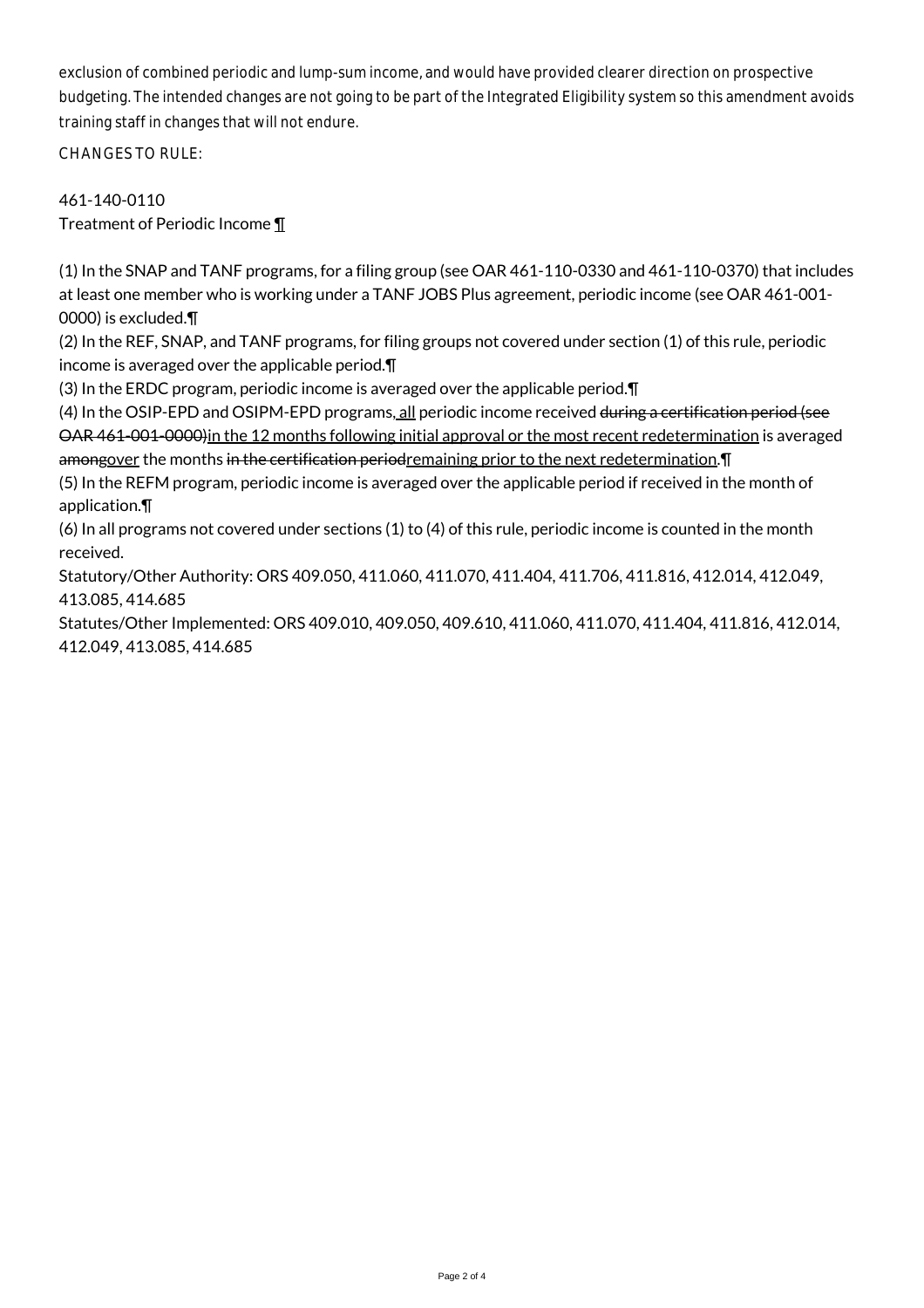## AMEND: 461-140-0120

RULE SUMMARY: OAR 461-140-0120 about the availability and treatment of lump-sum income is being amended to restore the rule as it existed prior permanent rule changes filed on March 9, 2018 that were to take effect on April 1, 2018. The cancelled changes had incorporated a \$10 earned and \$20 unearned monthly exclusion of combined periodic and lump-sum income for QMB programs and all OSIPM programs, including EPD, and acknowledged that not all lumpsum income is unearned. The cancelled changes are not going to be part of the Integrated Eligibility system so this amendment avoids training staff in changes that will not endure.

CHANGES TO RULE:

## 461-140-0120

Availability and Treatment of Lump-Sum Income ¶

(1) Lump-sum income (see OAR 461-001-0000) is treated as follows if it is received by a member of a financial group (see OAR 461-110-0530).¶

(2) In the EA, REF, REFM, SNAP, and TANF programs:¶

(a) Lump-sum income is a resource.¶

(b) In the EA, REF, REFM, and TANF programs:¶

(A) Lump-sum income is considered available to the financial group when a member of the group receives the income and until the income becomes unavailable for a reason beyond the group's control.¶

(B) Lump-sum income is considered unavailable for a reason beyond the group's control if the member who received the lump-sum income:¶

(i) Leaves the financial group before spending any of the lump-sum income; or¶

(ii) Spends the lump-sum income on an immediate basic need or emergency.¶

(3) In the ERDC program, lump-sum income is excluded.¶

(4) In the OSIP (except OSIP-EPD), OSIPM (except OSIPM-EPD), and QMB-DW programs, lump-sum income is treated as follows:¶

(a) Lump-sum income not excluded is unearned income in the month of receipt, and any amount remaining in future months is a resource, except that in the OSIP and OSIPM programs retroactive SSB and SSI payments are treated in accordance with OAR 461-145-0490 and 461-145-0510.¶

(b) The following lump-sum income is excluded:¶

(A) The first \$20 received in a month;¶

(B) The income the client turns over to the Department as reimbursement for previous assistance; and¶

(C) The income the client uses to pay for special need items approved by the Department. Special needs are explained in OAR 461-155-0500 and following.¶

(5) In the OSIP-EPD and OSIPM-EPD programs, lump-sum income is counted as a resource.¶

(6) In the QMB-BAS, QMB-SMB, and QMB-SMF programs:¶

(a) Lump-sum income not excluded is unearned income in the month of receipt, except that retroactive SSB and SSI payments are treated in accordance with OAR 461-145-0490 and 461-145-0510.¶

(b) The following lump-sum income is excluded:¶

(A) The first \$20 received in a month; ¶

(B) The income the client turns over to the Department as reimbursement for previous assistance; and¶

(C) The income the client uses to pay for special need items approved by the Department. Special needs are explained in OAR 461-155-0500 and following.

Statutory/Other Authority: ORS 409.050, 410.070, 411.060, 411.070, 411.404, 411.816, 412.014, 412.049, 413.085, 414.685

Statutes/Other Implemented: ORS 409.010, 409.050, 410.010, 410.020, 410.070, 410.080, 411.060, 411.070, 411.404, 411.706, 411.816, 412.014, 412.049, 413.085, 414.685, 414.839